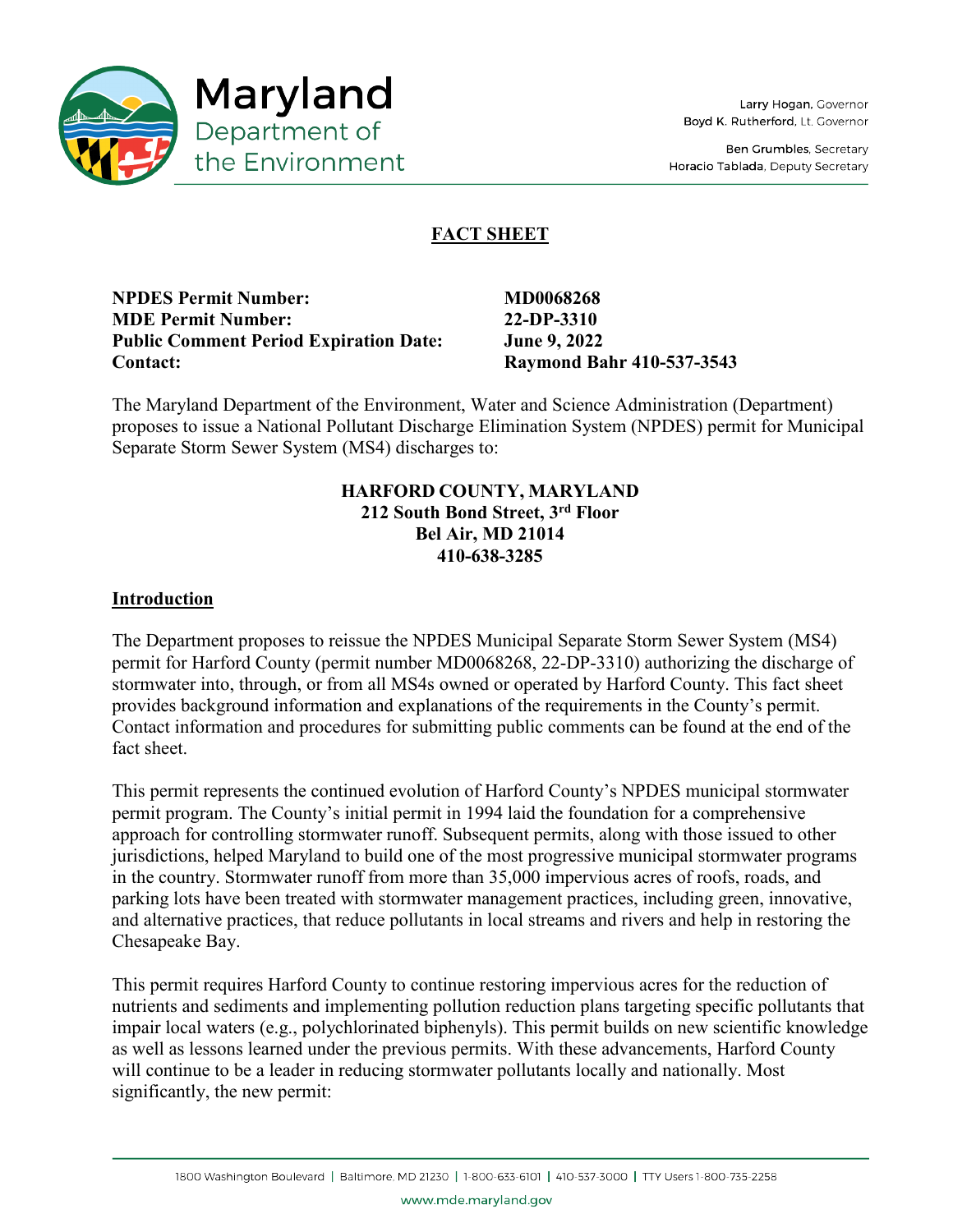- Incorporates Harford County's implementation of stormwater best management practices (BMPs) for impervious acre restoration using the County's total maximum daily load (TMDL) restoration plans and BMP implementation strategy;
- Establishes annual impervious acre restoration benchmarks throughout the five-year permit term;
- Provides incentives to implement green stormwater infrastructure to increase the use of natural filters and BMPs that provide a climate resiliency co-benefit;
- Strengthens the illicit discharge detection and elimination (IDDE) program by requiring the permittee to submit a process to prioritize the selection of outfalls for field screening and a plan and schedule for screening outfalls to the Department for review and approval;
- Requires IDDE coordination with other MS4s for conducting cross-jurisdictional investigations to track and respond to the source of an illicit discharge;
- Increases the use of good housekeeping and pollution prevention plans for additional Countyowned properties to have a greater impact on stormwater prevention at key industrial areas;
- Improves winter management of deicing and anti-icing materials to further reduce chlorides, a pollutant of emerging concern;
- Leverages monitoring resources by providing the County the opportunity to participate in a pooled monitoring program;
- Utilizes the "*Accounting for Stormwater Wasteload Allocations and Impervious Acres Treated, Guidance for National Pollutant Discharge Elimination System Stormwater Permits*" (2021 Accounting Guidance), which incorporates the Phase 6 Chesapeake Bay Watershed Model, new and updated BMPs approved by the Chesapeake Bay Program (CBP) expert panels, and nutrient trading. The 2021 Accounting Guidance is accessible via the web link here:

[mde.maryland.gov/programs/water/stormwatermanagementprogram/pages/storm\\_gen\\_permit](https://mde.maryland.gov/programs/Water/StormwaterManagementProgram/Pages/storm_gen_permit.aspx) [.aspx;](https://mde.maryland.gov/programs/Water/StormwaterManagementProgram/Pages/storm_gen_permit.aspx) and

● Requires trading credits acquired to meet the previous permit term's impervious acre restoration to be replaced with 1,215 impervious acre credits by the end of this permit term.

Successful implementation of the permit is in part dependent upon the County administration of well-established State stormwater programs. Maryland has a long history of developing statewide programs to reduce stormwater pollution that focus on protecting and restoring local water quality and the Chesapeake Bay. Maryland was one of the first in the nation to pass its Erosion and Sediment Control Law in 1970 for the control of stormwater runoff from construction sites. Numerous updates to the law and corresponding regulations over the years have added new and more stringent practices, better designs, more volume management, and more flexibility in implementation of controls for greater protection of Maryland's water resources.

The State's Stormwater Management Law, passed in 1982, requires the implementation of BMPs in order to maintain after development, as nearly as possible, the pre-development runoff conditions. Over the years, this program has undergone significant revisions and enhancements, including the Stormwater Management Act of 2007 (Act), which introduced for the first time, environmental site design (ESD) to the maximum extent practicable (MEP) on all new development and redevelopment projects. The approach focuses on using natural drainage patterns and vegetation, and non-structural and small-scale practices (e.g., green infrastructure, low impact development, runoff reduction) that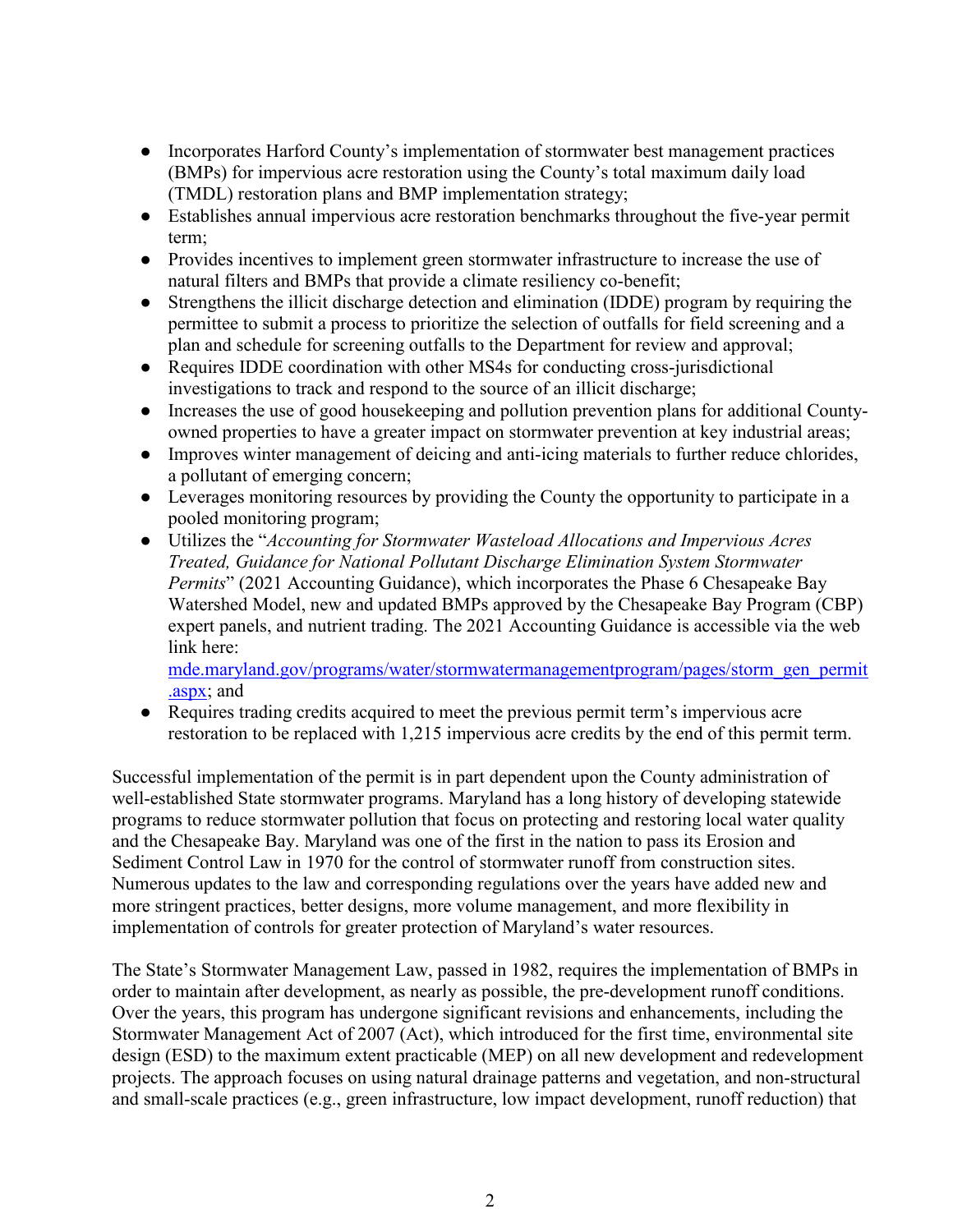more effectively manage stormwater runoff at its source rather than the use of larger practices like retention ponds.

## **Permit Authority**

According to 40 Code of Federal Regulations (CFR) §122.26, owners or operators of large and medium MS4s must obtain an NPDES MS4 permit. In Maryland, this permit is a State permit subject to federal and State regulations. The Clean Water Act (CWA) and federal regulations provide the federal permit requirements. The Annotated Code of Maryland, Environment Article, Code of Maryland Regulations (COMAR), and policies and guidelines of the Department provide the State permitting requirements.

## **Permit History**

Harford County is classified as a medium MS4. The County's initial NPDES MS4 permit was issued in 1994, and reissued in 1999, 2004, and 2014. The County's initial permit laid the foundation for a comprehensive approach to controlling stormwater runoff. This was done by inventorying and mapping storm drain system infrastructure; identifying sources of pollution; monitoring storm events to evaluate chemical, biological, and physical stream responses; and enhancing existing management programs as well as establishing new ones.

During the second permit, the County evaluated urban runoff and water quality; prioritized watersheds in order to perform more detailed analyses and guide management implementation; and began to restore existing impervious areas. During the County's third and fourth permit terms, extensive restoration efforts continued, and technologies were implemented for new and redevelopment projects that incorporated ESD to the MEP. Furthermore, the County began the development and implementation of plans to address stormwater wasteload allocations (WLAs) established under U.S. Environmental Protection Agency (EPA) approved or established TMDL estimates.

This permit represents another step forward for Harford County's NPDES municipal stormwater program and continues a long history when it comes to stormwater management. The County implemented a stormwater management program in 1984 that enabled the County to enter into the MS4 permitting program with practices in place. Harford County proposed a robust portfolio of programmatic, upland, and in-stream BMPs for this permit term, continuing its leadership by providing its residents with healthier streams and helping the State to meet its Chesapeake Bay nutrient reduction goals.

## **Regulated Permit Area**

EPA defines "municipal separate storm sewer system" as "…a conveyance or system of conveyances (including roads with drainage systems, municipal streets, catch basins, curbs, gutters, ditches, human-made channels, or storm drains): (i) Owned or operated by a State, city, town, borough, county, parish, district, association, or other public body…having jurisdiction over disposal of sewage, industrial wastes, storm water, or other wastes…; (ii) Designed or used for collecting or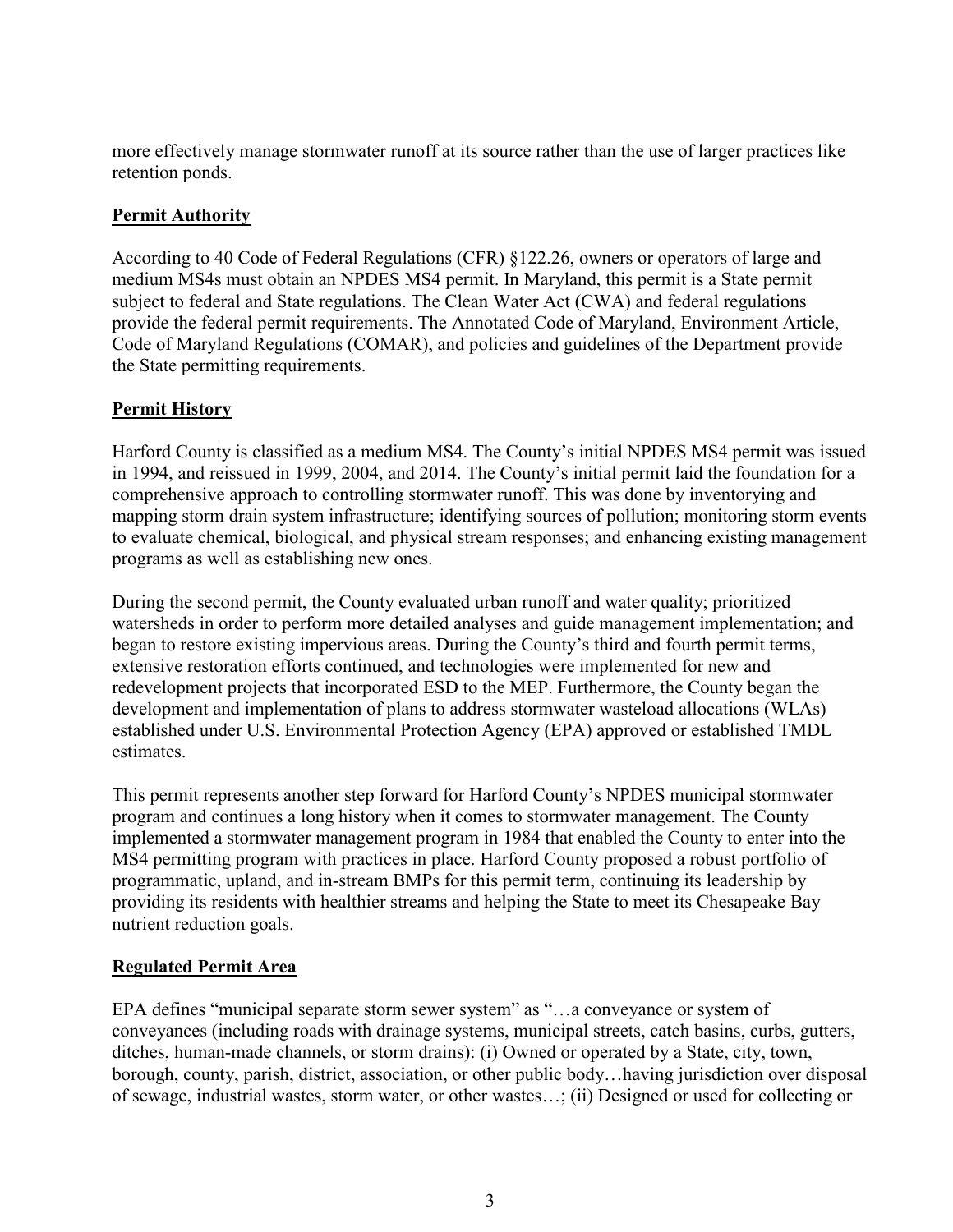conveying storm water;" [40 CFR §122.26(b)(8)]. Under this definition, anywhere that a regulated jurisdiction "owns or operates" infrastructure that conveys runoff is covered under this NPDES MS4 permit.

The federal CWA amendments under 33 U.S.C. §1342(p)(3)(B) adopt a flexible framework for permitting MS4 discharges in order to effectively control pollutants and improve water quality. Accordingly, the CWA specifies that permits for discharges from MS4s:

- May be issued on a system- or jurisdiction-wide basis;
- Shall include a requirement to effectively prohibit non-stormwater discharges into the storm sewers; and
- Shall require controls to reduce the discharge of pollutants to the maximum extent practicable, including management practices, control techniques and system, design and engineering methods, and such other provisions as the Administrator or the State determines appropriate for the control of such pollutants.

In addition, 40 CFR  $\S 122.26(a)(1)(v)$ , specifies that permit coverage may be granted on a systemwide or jurisdiction-wide basis to include areas where jurisdictions have control over land use decisions (see also 55 FR 48043 and 81 FR 89320). In accordance with this flexible permitting approach established under federal regulations and the CWA, the Department's regulatory framework for issuing MS4 permits is based on jurisdiction-wide coverage. This approach is consistent with the fact that specific permit provisions, such as erosion and sediment control and stormwater management programs, are administered under State statute as county-wide requirements (see the Environment Article, §4-103 and §4-202, Annotated Code of Maryland; and COMAR 26.17.02.01 and .02). As an example, private development requires the County's approval for erosion and sediment control and stormwater management, and is subsequently inspected, maintained, and enforced under local authority. The County also owns or operates a road system that extends throughout the entire County and generates stormwater discharges. Therefore, the Department defines the regulated permit area as jurisdiction-wide in order to most effectively meet the goals and requirements under the CWA and thus, considers all provisions of this permit to apply to the geographic area of the County.

## **Stormwater System in Harford County**

Harford County's population continues to expand, from 244,826 in 2010 to an estimated 260,924 in 2020, according to the United States Department of Commerce's Census information, which means that the stormwater system continues to expand as it captures, treats, and conveys runoff from more areas. Harford County covers an area of 437 square miles and has approximately 1,813 "minor" outfalls and 260 "major" outfalls. Major outfalls are defined by 40 CFR §122.26 (b)(5) as:

- An outfall pipe with an internal diameter of 36 inches or greater; or
- A discharge from a single conveyance other than a circular pipe that drains 50 acres or more; or
- An outfall pipe with an internal diameter of 12 inches or greater that drains an area that includes land zoned for industrial use.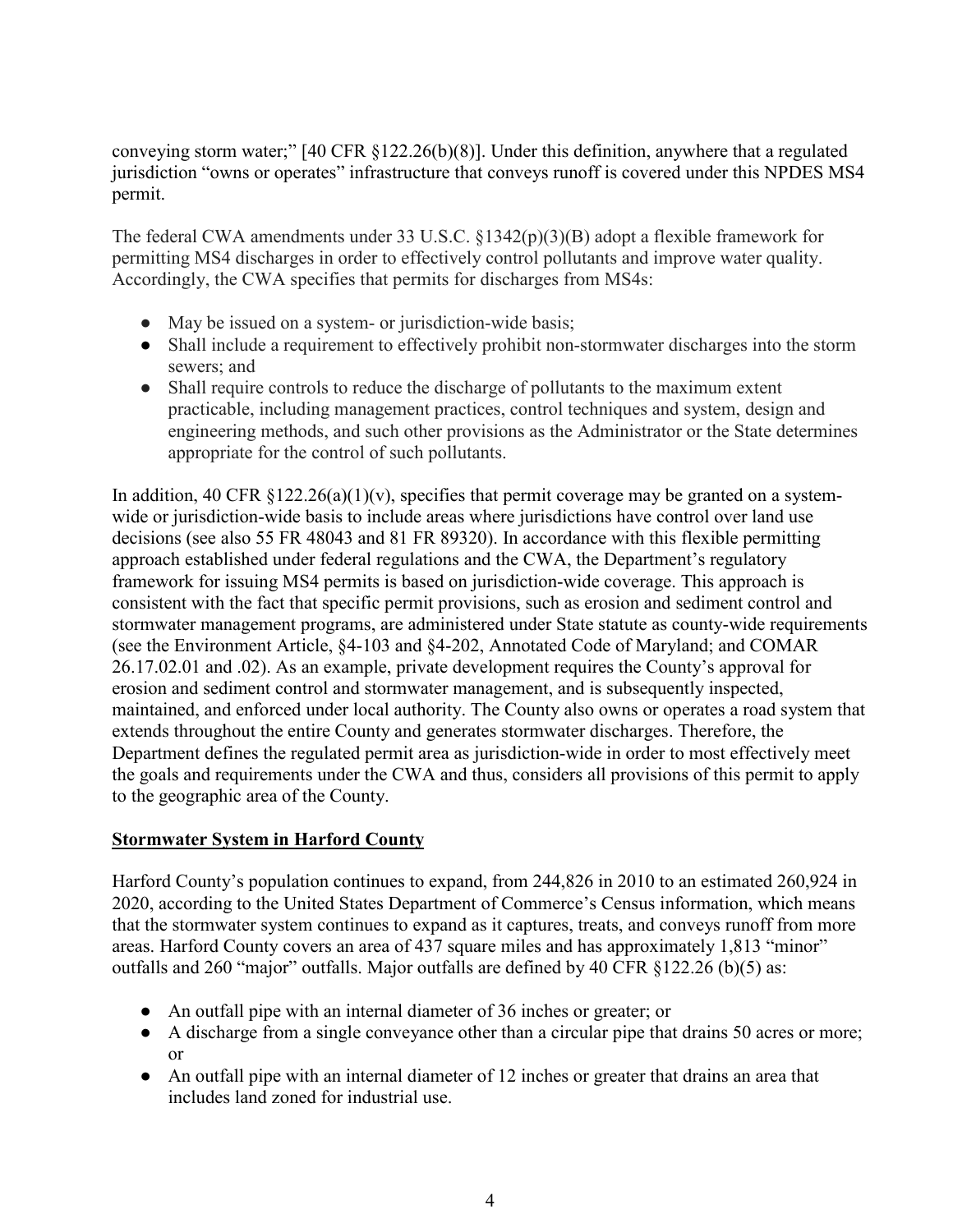Stormwater from these outfalls is discharged into the Upper Western Shore basin. Multiple stream segments are impaired by sediments, nutrients, and polychlorinated biphenyls (PCBs). TMDLs have been approved and WLAs established for portions of the Bush River, Bynum Run, Loch Raven Reservoir, and Swan Creek. A WLA is that part of an impairing pollutant's total allowable discharge that is attributed to regulated point sources. The list of TMDLs and WLAs applicable to Harford County is included as Appendix A of the permit. More information regarding approved TMDLs for Harford County can be found at:

[mde.maryland.gov/programs/Water/TMDL/ApprovedFinalTMDLs/Pages/index.aspx](https://mde.maryland.gov/programs/Water/TMDL/ApprovedFinalTMDLs/Pages/index.aspx)

#### **Maryland's NPDES Municipal Stormwater Permit Requirements**

The management, restoration, and monitoring programs required by this permit are designed to control stormwater discharges to the MEP. Public education and outreach, property management, and storm drain system IDDE programs reduce the input of pollutants to the County's storm drain systems. Erosion and sediment control and stormwater management programs control stormwater discharges from new and redevelopment through the implementation of BMPs. These management programs, integrated with stormwater restoration and monitoring, described in more detail below, provide a comprehensive and adaptive approach toward improving and restoring local water resources and the Chesapeake Bay.

In compliance with  $\frac{8402(p)(3)(B)(iii)}{2}$  of the CWA, MS4 permits must require stormwater controls to reduce the discharge of pollutants to the MEP and such other provisions as the Department determines appropriate for the control of such pollutants. Additionally, by regulation under 40 CFR §122.44, BMPs and programs implemented pursuant to this permit must be consistent with applicable stormwater WLAs developed under EPA established or approved TMDLs (see list of EPA approved TMDLs incorporated as Appendix A of the permit).

#### **Management Programs**

#### **Stormwater Management on New Development and Redevelopment**

This permit requires Harford County to continue the implementation of a stormwater management program in accordance with the Environment Article, Title 4, Subtitle 2, Annotated Code of Maryland [\(www.lexisnexis.com/hottopics/mdcode\)](http://www.lexisnexis.com/hottopics/mdcode) and COMAR 26.17.02 [\(http://www.dsd.state.md.us/COMAR/subtitle\\_chapters/26\\_Chapters.aspx\)](http://www.dsd.state.md.us/COMAR/subtitle_chapters/26_Chapters.aspx) (see PART IV.D.1). The law and regulations require that ESD be used to the MEP to reduce runoff impacts associated with new and redevelopment (see PART IV.D.1.a). Maryland's stormwater regulations define ESD as "…using small-scale stormwater management practices, nonstructural techniques, and better site planning to mimic natural hydrologic runoff characteristics and minimize the impact of land development on water resources." Under this definition, ESD includes conserving natural features, minimizing impervious surfaces, slowing down runoff to promote infiltration and evapotranspiration, and using other approved nonstructural practices or innovative technologies.

The criteria for sizing ESD practices are based on capturing and retaining enough rainfall so that the runoff leaving a site is reduced to a level equivalent to a wooded site in good condition. The goal is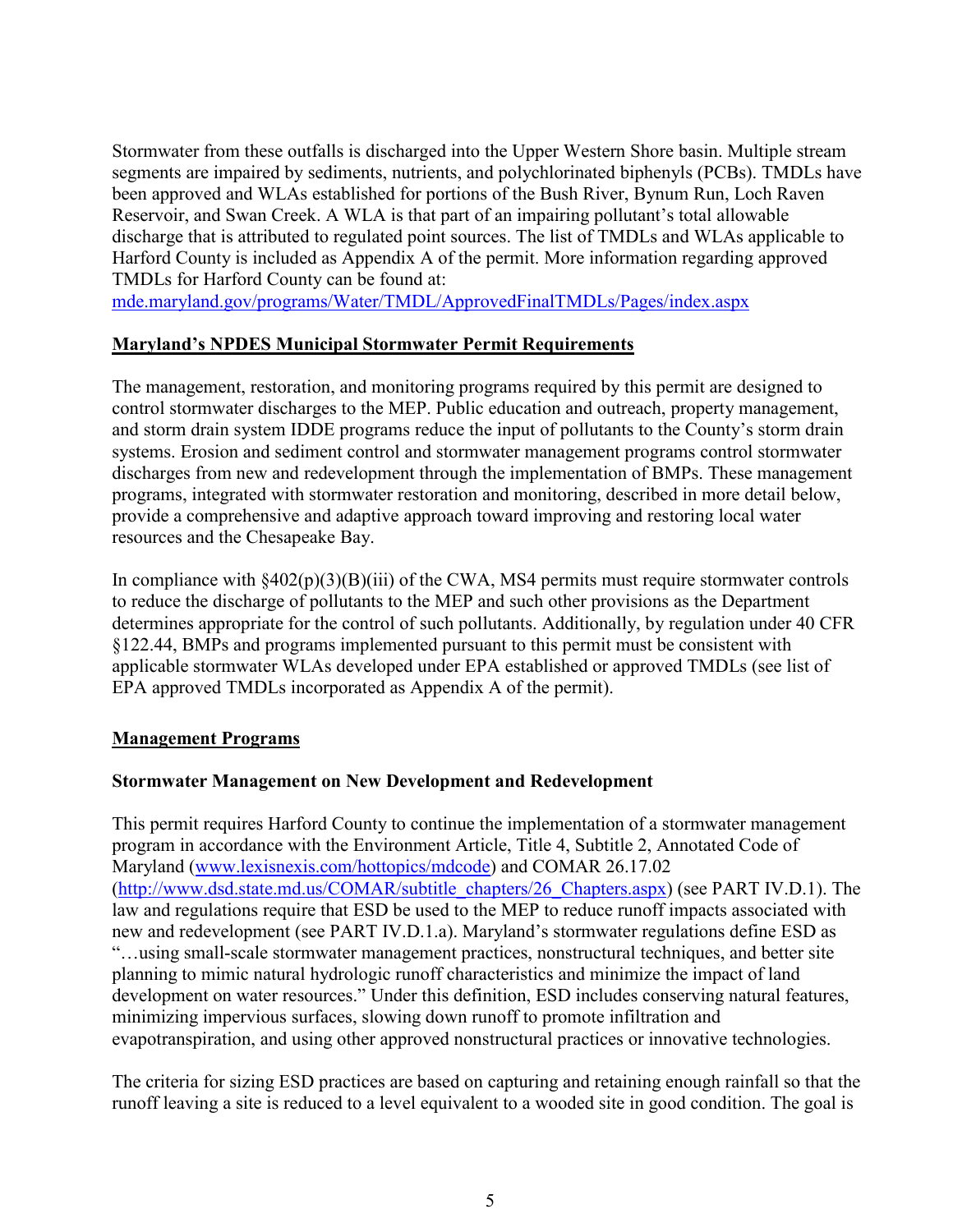to provide enough treatment using ESD practices to meet groundwater recharge, water quality protection, and stream channel protection requirements by replicating woods in good condition for the 1-year, 24-hour rainfall event, or approximately 2.7 inches of rainfall over 24 hours. Managing the 1-year rainfall event on a site is equivalent to treating 98% of Maryland's average annual rainfall.

All jurisdictions in the State, including Harford County, are required to maintain and implement a stormwater management ordinance that is in compliance with the requirements of Maryland's stormwater management program. These requirements include ensuring the proper construction and maintenance of all stormwater management features through timely inspections of new ESD practices and structural stormwater management facilities. Long-term maintenance of BMPs is ensured through triennial inspections of completed ESD treatment systems and structural facilities. Maintenance procedures, including triennial inspection policies, are described in COMAR 26.17.02.11 (see PART IV.D.1.b and PART IV.D.1.c).

By following the conditions in its approved stormwater management ordinance, including mimicking natural hydrologic runoff characteristics, designing new projects to meet the woods in good condition criteria, and implementing ESD to the MEP, the County will be in compliance with this permit condition and with the requirements under 40 CFR  $\S 122.26(d)(2)(iv)(2)$ . This includes post-construction stormwater management and also the Aligning for Growth strategy for new development described in "Maryland's Phase III Watershed Implementation Plan to Restore Chesapeake Bay by 2025" (Phase III WIP) that supports the Chesapeake Bay nutrient and sediment TMDLs.

The Department is committed to adapting Maryland's stormwater program to address climate change. The Department recognizes the urgency needed to address climate change and this permit empowers the County to build infrastructure that meet both today's storm conditions and the future climate with more intense events. Acquiring the most up-to-date precipitation data and science is an important first step to address the impacts of climate change. The Department is updating precipitation data and integrating updated flood control standards into the statewide erosion and sediment control, and stormwater management programs. These programs are incorporated by reference into the draft permit, so changes made to the Department's regulations and guidance to address climate change will also apply to this permit.

## **Erosion and Sediment Control**

This permit requires Harford County to implement an erosion and sediment control program in accordance with the Environment Article, Title 4, Subtitle 1, Annotated Code of Maryland [\(www.lexisnexis.com/hottopics/mdcode\)](http://www.lexisnexis.com/hottopics/mdcode) and COMAR 26.17.01 [\(www.dsd.state.md.us/COMAR/subtitle\\_chapters/26\\_Chapters.aspx\)](http://www.dsd.state.md.us/COMAR/subtitle_chapters/26_Chapters.aspx) (see PART IV.D.2). By reference, this requires the County to ensure that all projects disturbing more than 5,000 square feet or 100 cubic yards have an approved erosion and sediment control plan; regularly inspect all active projects; maintain an effective enforcement program; have procedures to respond to complaints and violations regarding erosion and sediment control issues; and to adopt grading and building ordinances necessary to carry out the regulatory requirements. The Department reviews Harford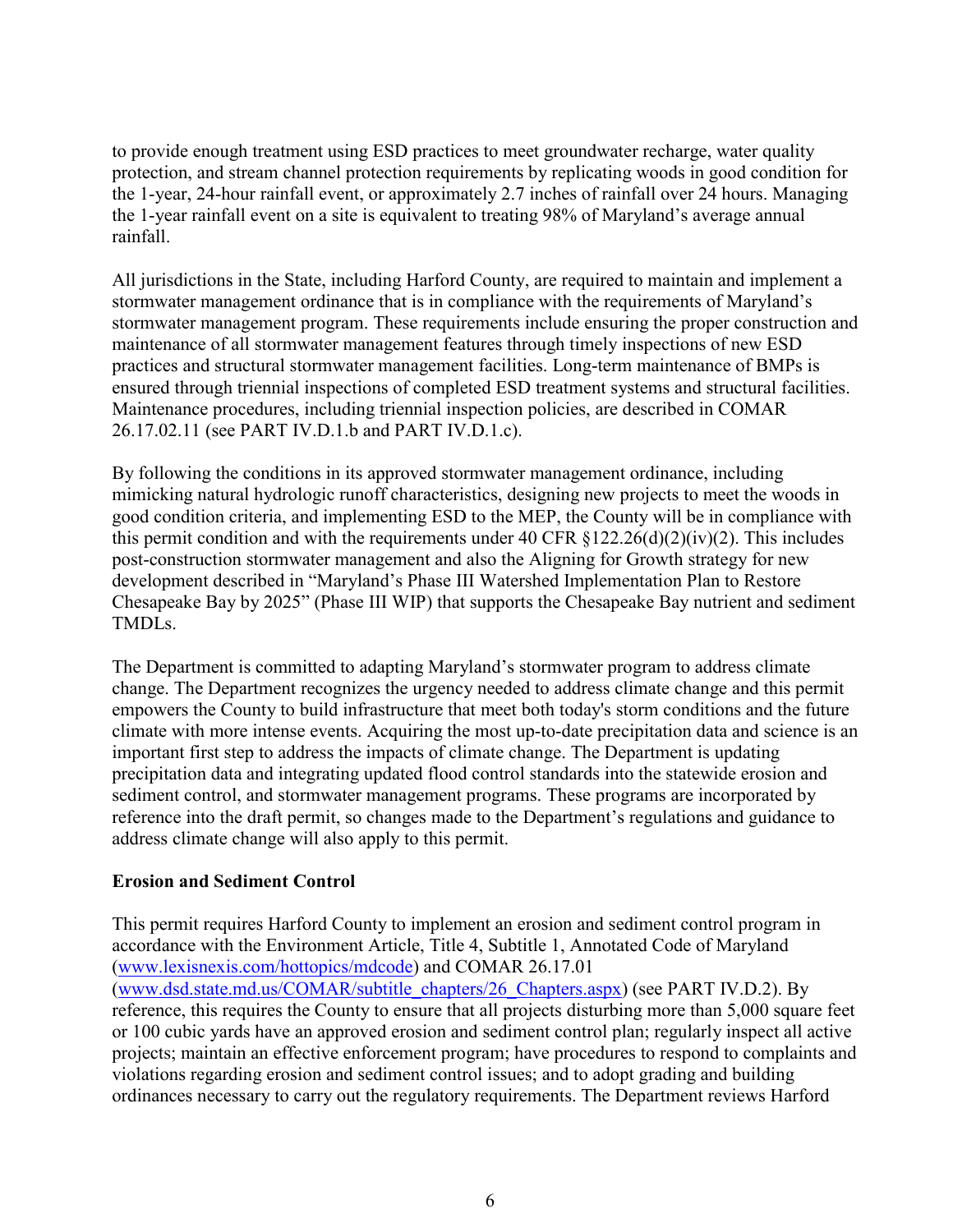County's program at least once every two years and has minimum standards for the design and content of erosion and sediment control plans. The incorporation of the State's program by reference in this permit is an administratively efficient way to ensure compliance with construction runoff control requirements under 40 CFR  $\S 122.26(d)(1)(v)$ . In addition, this supports the aligning for growth strategy for new development and redevelopment described in the Maryland Phase III WIP that supports the Chesapeake Bay nutrient and sediment TMDL.

#### **Illicit Discharge Detection and Elimination**

This permit requires Harford County to ensure that all non-stormwater discharges into, through, or from its storm sewer system, when found, are either issued a permit by the Department or eliminated. This is accomplished by maintaining a robust inspection and oversight program, including screening outfalls for dry weather discharges, conducting routine surveys of commercial and industrial areas, and maintaining the ability to take appropriate action when illicit discharges do occur (see PART IV.D.3). This permit creates four new requirements to advance Harford County's success at finding and eliminating illicit discharges. These additional requirements represent an increase in effort under the reissued permit. First, Harford County is required to review all outfalls in its jurisdiction to prioritize outfall screening locations based on the potential for polluted discharges. The process developed to prioritize outfall screenings must be submitted to the Department for review and approval. Second, the County must submit a plan and schedule for field screening prioritized outfalls for the Department's review and approval. The schedule must include screening a minimum of 100 storm drain outfalls each year to find and to eliminate any new polluted discharges. Each outfall having a dry weather discharge shall be sampled using a chemical test kit. Third, the County is required to maintain procedures for implementing the IDDE program, including investigating complaints and handling enforcement actions. Fourth, the permit includes an explicit requirement to maintain an ordinance under the IDDE program to ensure that the County has the authority to engage in enforcement actions to eliminate discovered illicit discharges. The goal of the enhanced requirements is to increase the number of illicit discharges discovered and eliminated each year. Finding and removing illicit discharges reduces pollutants from entering State waters and results in progress toward meeting State water quality standards and TMDLs.

## **Property Management and Maintenance**

The County is required to ensure that a Notice of Intent be submitted and a pollution prevention plan developed for all County-owned facilities requiring coverage under the General Discharge Permit for Stormwater Associated with Industrial Activities (see PART IV.D.4.a). For other County-owned properties, this MS4 permit requires the County to develop and implement a good housekeeping plan where the following activities are performed: maintenance or storage of vehicles or equipment; storage of fertilizers, pesticides, landscaping materials, hazardous materials; or any other materials in a position likely to pollute stormwater runoff. These plans include an assessment of the property, focusing on activities that may contaminate stormwater runoff, and the implementation of pollution prevention measures and stormwater BMPs to eliminate or treat any non-stormwater discharges (see PART IV.D.4.b).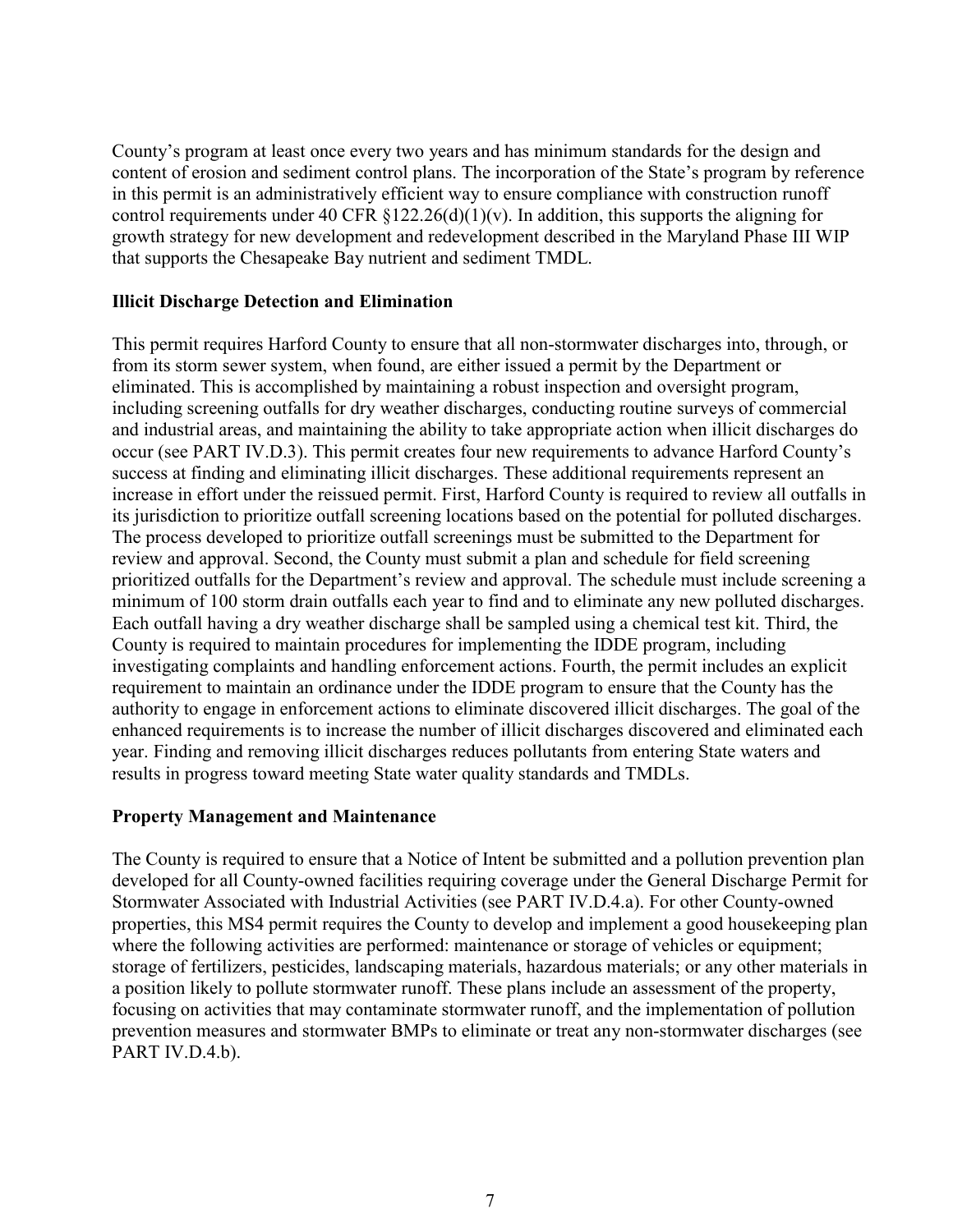This permit expands the requirements of the winter weather management program to reduce the amount of chlorides (deicing salts) entering the stormwater system, a pollutant of emerging concern (see PART IV.D.4.d). The permit requires the County to reduce the use of deicing and anti-icing materials by several methods, including: tracking and reporting of material used; tracking snow amounts; staff training; public education; and evaluation of new equipment technology and methods. Annual staff training shall include operation and proper calibration of snow removal equipment; knowledge and management of deicing and anti-icing materials; and how to improve winter weather management based on information collected during the winter season. The program shall be modeled on the winter weather management program of the Maryland Department of Transportation, State Highway Administration, as described in its annual document, *Maryland Statewide Salt Management Plan, 2020/2021*, or subsequent versions thereof.

This permit further requires the County to continue its efforts to reduce pollutants associated with the maintenance of County properties. Inlet cleaning, street sweeping, and litter pickup programs are all activities currently undertaken by Harford County along its roadways. Additionally, the County is required to reduce the use of pesticides, herbicides, and fertilizers along roadways and on Countyowned properties (see PART IV.D.4.c of the proposed permit).

Harford County is not subject to any trash TMDLs. However, this permit requires a county-wide public education program (see below) to support and implement strategies to reduce trash (e.g., litter and floatables) including through recycling. This permit requires the County to evaluate current trash and litter control efforts; develop strategies to reduce trash, floatables, and debris in all of its watersheds; and provide public education to aid these efforts (see PART IV.D.5). The permit also requires the County to continue to remove from or prevent from entering its storm drain system 1,676 tons of trash in the first year of the permit (see PART IV.D.4.e). This amount, which is based on the County's efforts in the prior permit, may be updated annually in accordance with PART IV.E.8.a of the permit.

## **Public Education and Public Outreach**

Harford County implements a diverse public education and outreach program that focuses on pollution prevention and includes participation in numerous public and community events to disseminate information regarding pollution prevention. The permit requires the County to implement a program that includes information about at a minimum, the specific topics (e.g., water conservation, residential stormwater management implementation and maintenance, litter reduction, pet waste management) related to stormwater management and water quality listed in the permit (see PART IV.D.5). The County shall provide this information through outreach efforts best suited to the target audiences and must also maintain and promote a website containing locally relevant stormwater management information (see PART IV.D.5.a). This permit also requires the County to conduct a minimum of 15 outreach efforts each year. This amount, which is based on prior permit performance, may include the distribution of printed or electronic materials, targeted workshops on stormwater management, or displays in public areas. Events should be tailored to local efforts and the Department strongly encourages the development of outreach strategies directed at underserved and underrepresented parts of the County. The Department's review of these programs will consider access to materials produced, timing, language, and participation by the diverse communities in the County. The County is further required to maintain a complaint hotline for residents to report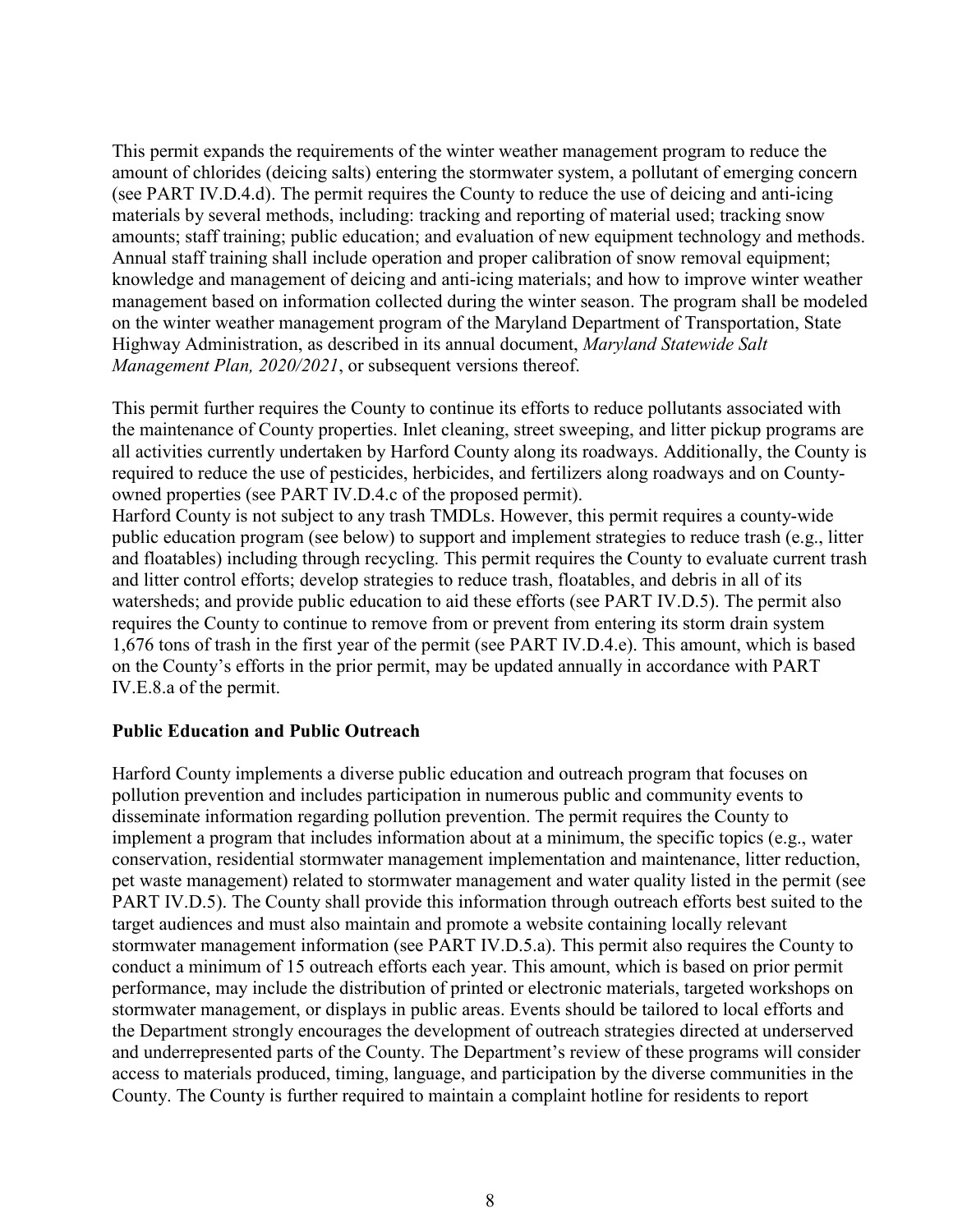suspected illicit discharges, illegal dumping, and spills (see PART IV.D.5.b). Public education is a necessary component of successful TMDL restoration.

#### **Stormwater Restoration for TMDL WLAs**

MS4 permits must require stormwater controls to reduce the discharge of pollutants to the MEP and such other provisions as the Department determines appropriate for the control of such pollutants. Additionally, BMPs and programs implemented pursuant to this permit must be consistent with applicable stormwater WLAs developed under EPA established or approved TMDLs (see PART  $IV.E$ ).

Under the previous permit, Harford County conducted a systematic assessment of water quality for each watershed within its jurisdiction to identify sources of pollutants in stormwater runoff and link them to specific water quality impacts. These watershed assessments included detailed water quality analyses, identified opportunities for water quality improvement, and were used as the basis for developing and implementing restoration plans to control stormwater discharges. As a result of these assessments, the County developed implementation plans for each TMDL to be subsequently approved by the Department and annual updates must be provided under this permit (see PART IV.F.1). Where additional information is still needed for the Department's approval of any of the County's TMDL implementation plans, there is a requirement to provide this information in year one of the permit.

When new TMDLs are established or approved, Harford County is required by this permit to include strategies to meet these TMDLs by proposing a TMDL implementation plan and submitting this plan to the Department for review within one year of EPA's establishment or approval of the TMDL. This permit also requires the County to document the annual progress for all Chesapeake Bay and local TMDL implementation plans, approved by the Department, through monitoring and modeling of estimated net change in pollutant loads. Over the permit term, Harford County must evaluate and update the benchmarks and specific stormwater BMPs that need to be implemented, in an iterative and ongoing process to ensure that water quality targets and WLAs are met (see PART IV.F.2 and PART IV.F.3). Documentation of this process shall be reported in the Countywide Stormwater TMDL Implementation Plan (see PART IV.F).

This permit incorporates a list of BMPs the County is required to complete in Year 1 of the permit. The BMPs in the County's Year 1 BMP Portfolio (Appendix B of the permit) are linked to the Countywide Stormwater TMDL Implementation Plan. As part of each year's annual report, the County will propose a new list of BMPs to be implemented in the following year (see PART IV.E.8 and PART IV.F.3.c).

#### **Impervious Acre Restoration**

The Department uses an impervious acre restoration metric as a surrogate for measuring progress toward all nutrient and sediment-related TMDLs. Impervious acre restoration represents direct or equivalent stormwater runoff treatment to the MEP. Upland stormwater BMPs, implemented according to the criteria described in Chapters 3 and 5 of the 2000 Maryland Stormwater Design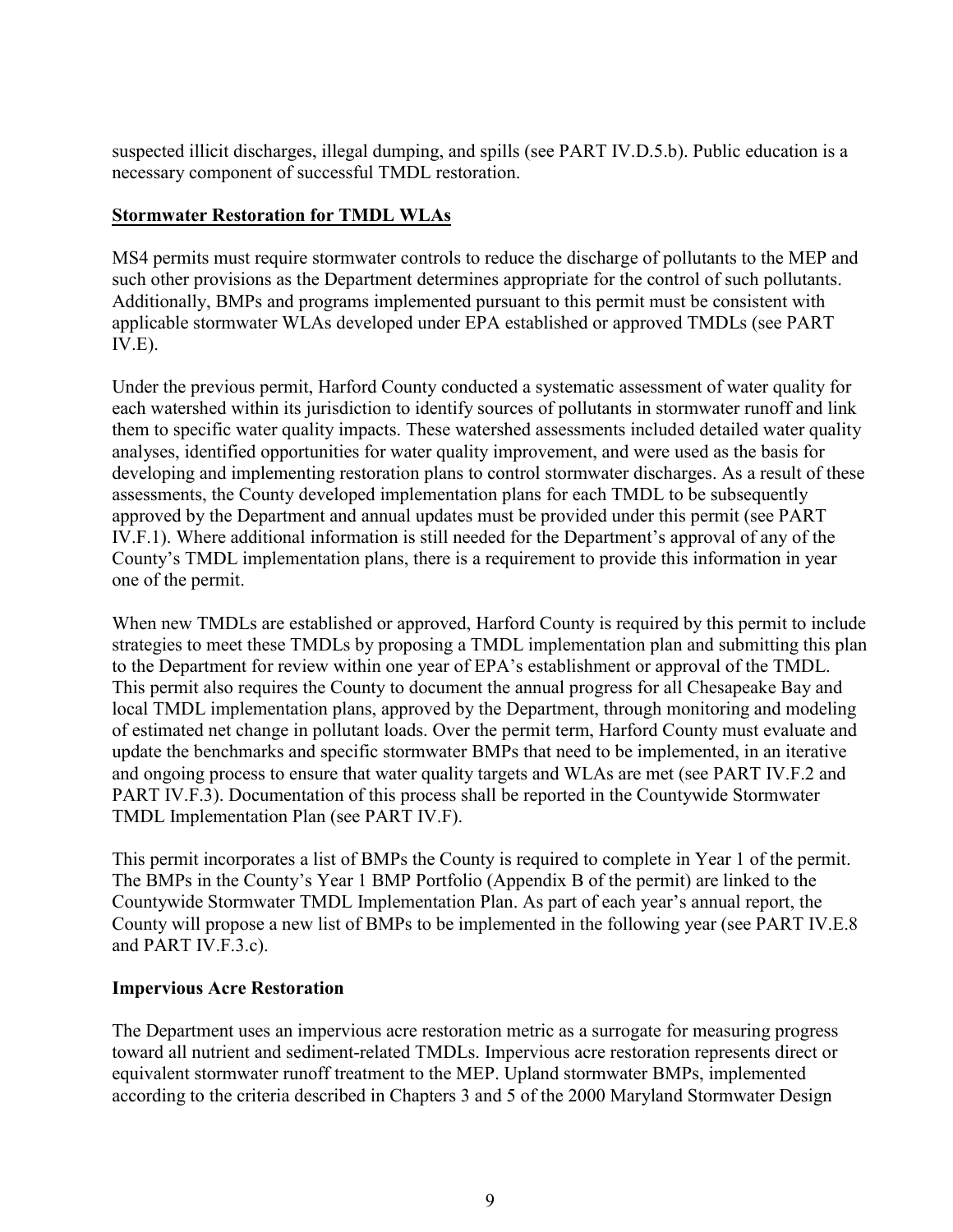Manual (Manual), provide direct impervious area treatment, removing pollutants in runoff associated with these impervious areas. An equivalent impervious acre (EIA) credit has been developed for alternative BMPs such as street sweeping, tree planting, stream restoration, and the elimination of discovered nutrient discharges from grey infrastructure, among other approved practices. The EIA is based on reducing urban pollutant loads until they mimic the runoff from forest land cover. In addition, progress toward each specific TMDL WLA is reported by the County as part of the annual report in the Countywide Stormwater TMDL Implementation Plan (see PART IV.F).

#### **Impervious Acre Accounting**

In the 2021 Accounting Guidance, the Department provides updated information on how to calculate and report impervious area restoration and pollutant load reductions. The 2021 Accounting Guidance incorporates the Phase 6 Chesapeake Bay Watershed Model, new and updated BMPs approved by the CBP expert panels, an expansion of BMPs that also provide multiple benefits (e.g., increased climate resiliency and green infrastructure credits), and nutrient trading options. The nutrient load reductions for these BMP options are consistent with those used in Maryland's Phase III WIP and the resulting 2025 nutrient load targets. The 2021 Accounting Guidance was developed with the contributions of environmental non-governmental organizations, MS4 jurisdictions, State agencies, and EPA, and supersedes the 2014 Accounting Guidance.

Harford County may acquire Nutrient Credits for Total Nitrogen (TN), Total Phosphorus (TP), and Total Suspended Sediment (TSS) in accordance with COMAR 26.08.11 to meet its impervious acre restoration requirement in PART IV.E.5 of this permit. For acquiring Nutrient Credits in place of impervious acre restoration, an equivalent impervious acre is based on reducing 18.08 pounds of TN, 2.23 pounds of TP, and 8,046 pounds of TSS. These values reflect the difference in pollutant unit loads between aggregate impervious (i.e., impervious road and non-road surfaces) and the statewide average true forest land covers as estimated by the Phase 6 Chesapeake Bay Watershed Model. The County may acquire credits up to the equivalent of 792 impervious acres (10% of the County's Portfolio of 334 acres, i.e., 33 acres, plus the 759 acres added to reach the 10% Phase III WIP restoration goal of 1,093 acres) from wastewater treatment plant sources. This cap encourages a diverse trading marketplace and cross-sector collaboration without excluding any sectors allowed to trade per COMAR and the State's Trading Program.

To meet the restoration requirements of the previous permit, Harford County acquired 1,215 impervious acre credits through nutrient trading. The nutrient credits acquired by Harford County under its previous permit term as equivalent impervious acres that have not been replaced with stormwater management BMPs, programmatic initiatives, or alternative control practices prior to the date of permit issuance will need to be replaced with stormwater management practices. Specifically, the County must replace the 1,215 impervious acre credits by the expiration date of the permit. The County also used annual alternative control practices to restore 153 acres to meet the previous permit's restoration requirements. The County is required to either: a) continue these practices at the same level of implementation, b) replace these practices with 153 acres of restoration using stormwater management BMPs, programmatic initiatives, or alternative control practices, or c) a combination of a and b.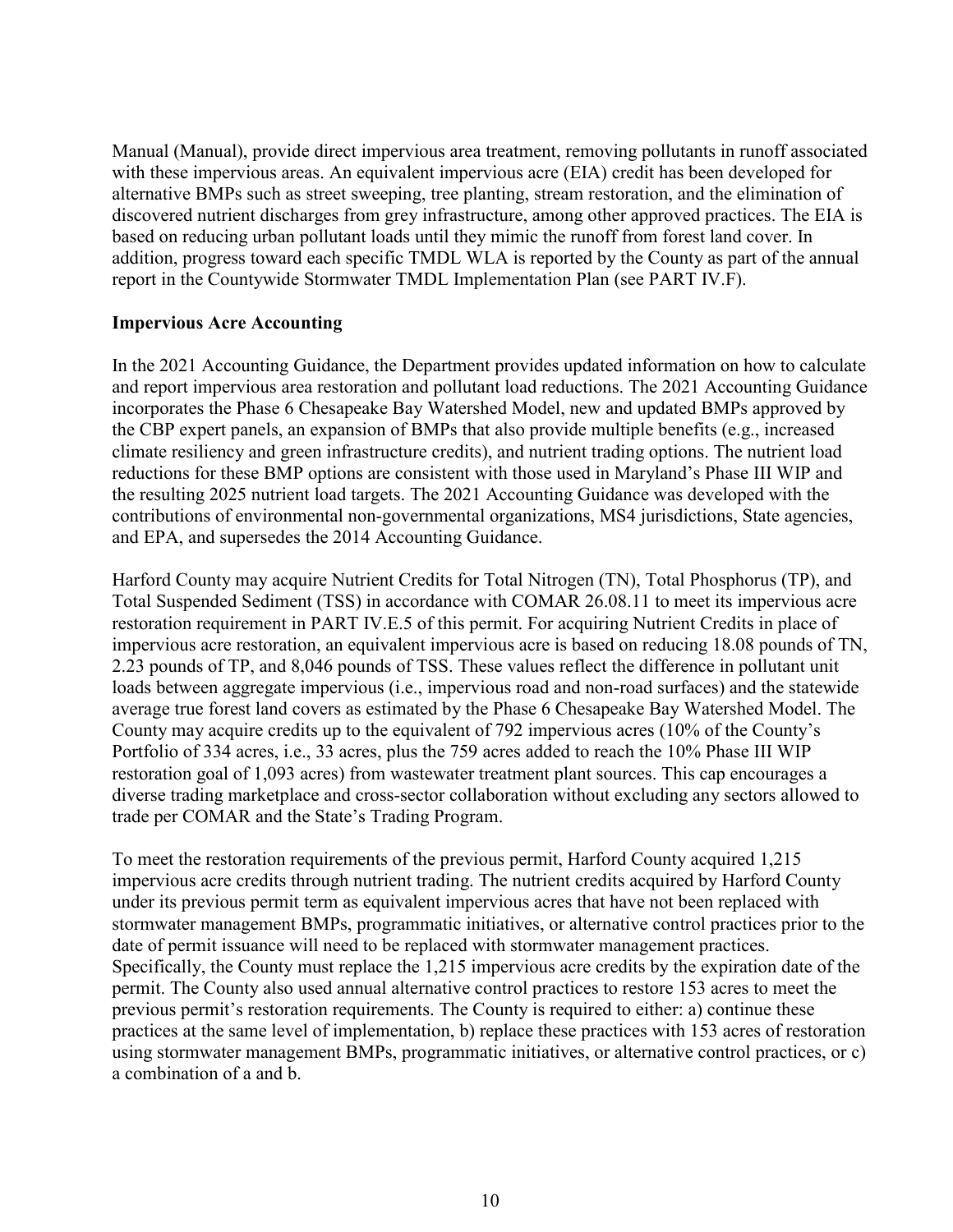The Department developed an MEP analysis methodology with a set of metrics to assist Harford County in determining what level of restoration activity is achievable. The Department developed the MEP analysis methodology with input from the University of Maryland's Environmental Finance Center, which provided important national background, research, and recommendations. The MEP analysis methodology took into consideration Harford County's financial and physical capacities and limitations for implementing a comprehensive suite of restoration BMPs and stormwater management programs toward meeting the Chesapeake Bay TMDL. For example, included was a fiscal analysis incorporating median household income (MHI), willingness to pay, socioeconomic considerations, and the cost of operations and maintenance. Also included was a physical capacity analysis incorporating limitations and constraints on project scheduling, the procurement process and its impact on timing, the budget approval process, and the availability of qualified contractors. Considering the fiscal and physical capacity, the County generated a list of restoration BMPs and programs (i.e., BMP Portfolio) for implementation under this permit term. The BMP Portfolio along with a justification narrative was submitted to inform the Department's determination as to the level of effort required for the County to meet the MEP standard.

The County submitted a BMP portfolio to restore 334 acres through upland and alternative practices. The County and the Department have worked together to find additional restoration opportunities. Based on discussions with the County regarding the justification narrative, the BMP Portfolio, the ability to trade with wastewater treatment plants, and comparison with the pace of past restoration trends, the Department determined that a restoration requirement of 1,093 acres is achievable. The increase represents an additional 759 acres of restoration.

Harford County's permit that expired on December 29, 2019 required the restoration of 20% of its impervious area that was untreated for water quality by stormwater management, i.e., 2,185 acres. The County implemented restoration projects from 2009 through 2019 to meet this requirement, representing an average rate of 2% per year. The County's new requirement of an additional 1,093 acres is consistent with past implementation, requiring restoration at an average rate of 2% of the untreated impervious area per year over the five year permit term. In addition, the Department concluded that green infrastructure and climate resiliency incentives can be implemented, along with other new BMPs included in the 2021 Guidance (e.g., urban soil restoration, floating treatment wetlands, riparian buffers, forest conservation, nutrient trading).

The County has several wastewater treatment facilities that may be used to generate nutrient and sediment credits. These credits may be applied through the State's Water Quality Trading Program (WQT) to address nutrient reduction and impervious surface restoration goals. The County accepted a requirement consistent with the 10% restoration goal in the Phase III WIP with the understanding that nutrient trading can be used toward permit requirements. As noted above, the Department has set a cap on trading with wastewater treatment plants of 792 acres to encourage a diverse trading marketplace, cross-sector collaboration, and increased implementation of upland and alternative restoration practices. The 792 acre cap has been calculated as 10% of the BMP portfolio (i.e., 33 acres) plus the additional 759 acres determined through consensus between the County and the Department.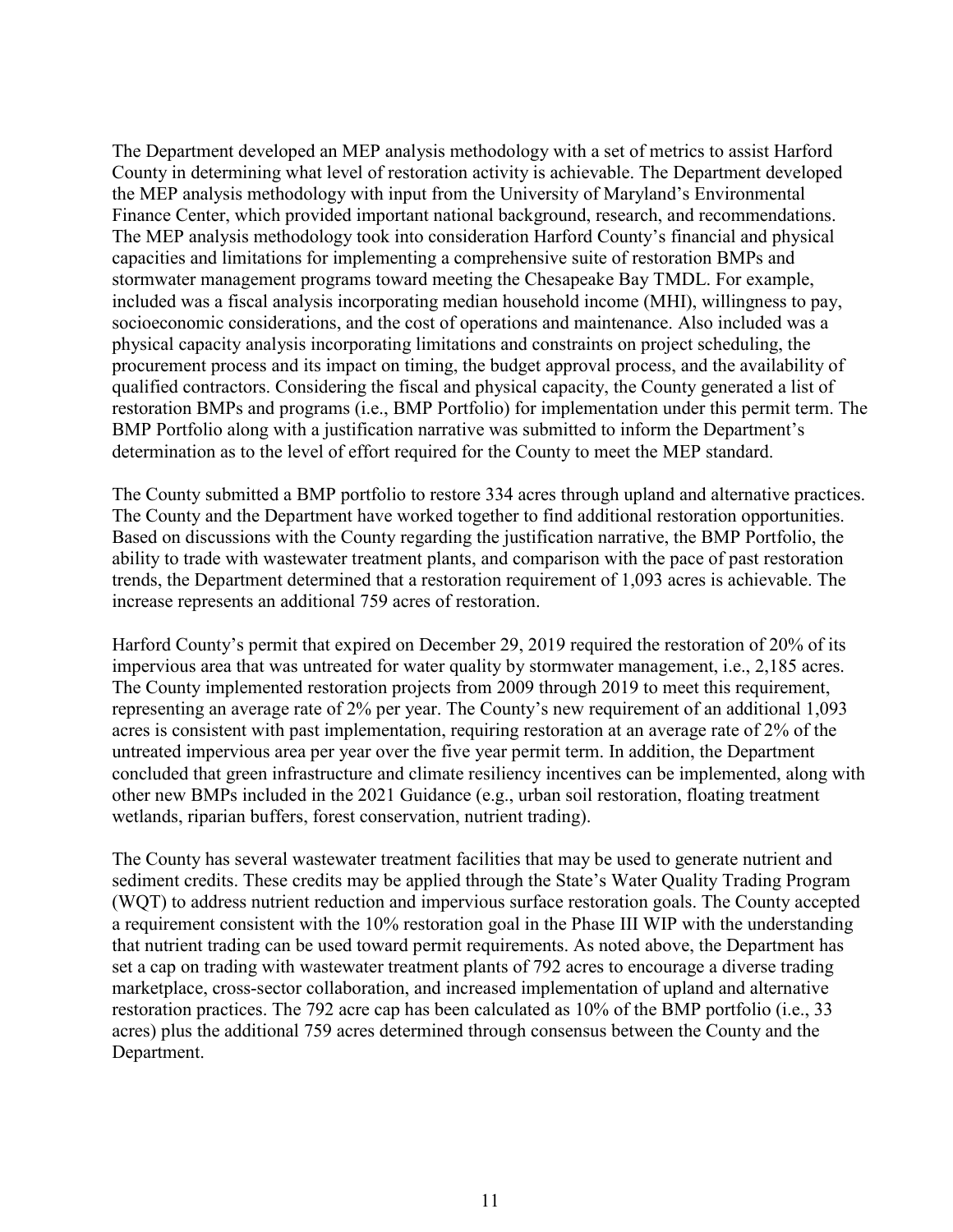Harford County has continued to implement restoration projects since completing the requirements of the previous permit. The impervious acres restored through these efforts will be considered toward meeting the requirements found in this permit. To ensure a steady rate of progress during the permit term, cumulative benchmarks are included in the permit in the Stormwater Restoration section in Table 1 (see PART IV.E.7). The cumulative benchmarks were developed by using the information presented in the County's BMP Portfolio and adjusting the cumulative percentages so that implementation would progress to restore 1,093 impervious acres by the end of the permit term. Harford County's restoration requirement is consistent with the two percent per year Phase III WIP restoration goal, advancing the achievement of all Phase I medium MS4 permittees to cumulatively exceed the Phase III WIP restoration goal.

Harford County will provide continual outreach to the public regarding the development of new TMDL stormwater implementation plans. This permit requires the County to provide notice of its procedures for the public to obtain information and offer comment on the assessments and plans for new TMDLs. A minimum 30-day comment period is required prior to finalizing any assessments or plans, as well as a summary in annual reports of how the County addressed or will address any material comment received from the public (see PART IV.F.4).

## **Progress Toward Nutrient and Sediment TMDL WLAs**

The impervious acre restoration requirements and associated pollutant reductions described in Harford County's MS4 permit are consistent with the Phase III WIP, and with local TMDL implementation plans. According to the Phase III WIP, "[r]ecent MS4 implementation and trend analysis indicates" that in aggregate Phase I MS4s "should be capable of annually restoring two percent of their impervious surface areas that currently have little or no stormwater treatment". This level of implementation was then used to estimate nutrient pollutant load reductions for Harford County and the State's other Phase I medium MS4s. The Department's decision to require the restoration of 1,093 impervious acres in this permit (see PART IV.E.3) incorporates the need to be consistent with the Phase III WIP and make significant and continued progress toward achieving the Chesapeake Bay's WLAs as well as local nutrient and sediment TMDLs.

## **PCB TMDL WLAs**

The County is required to develop a source tracking monitoring plan for all PCB TMDL WLAs where watershed reductions are required to meet water quality standards (PART IV.G.3). Harford County shall submit results and provide updates annually on its monitoring efforts. This is currently the most effective and efficient means of locating sources of PCBs in the landscape and reducing loads to a waterbody.

## **Assessment of Controls**

## **BMP Effectiveness Monitoring**

The Chesapeake Bay Program partnership has determined that intensive monitoring on a small watershed scale where restoration efforts are being implemented is necessary to inform successful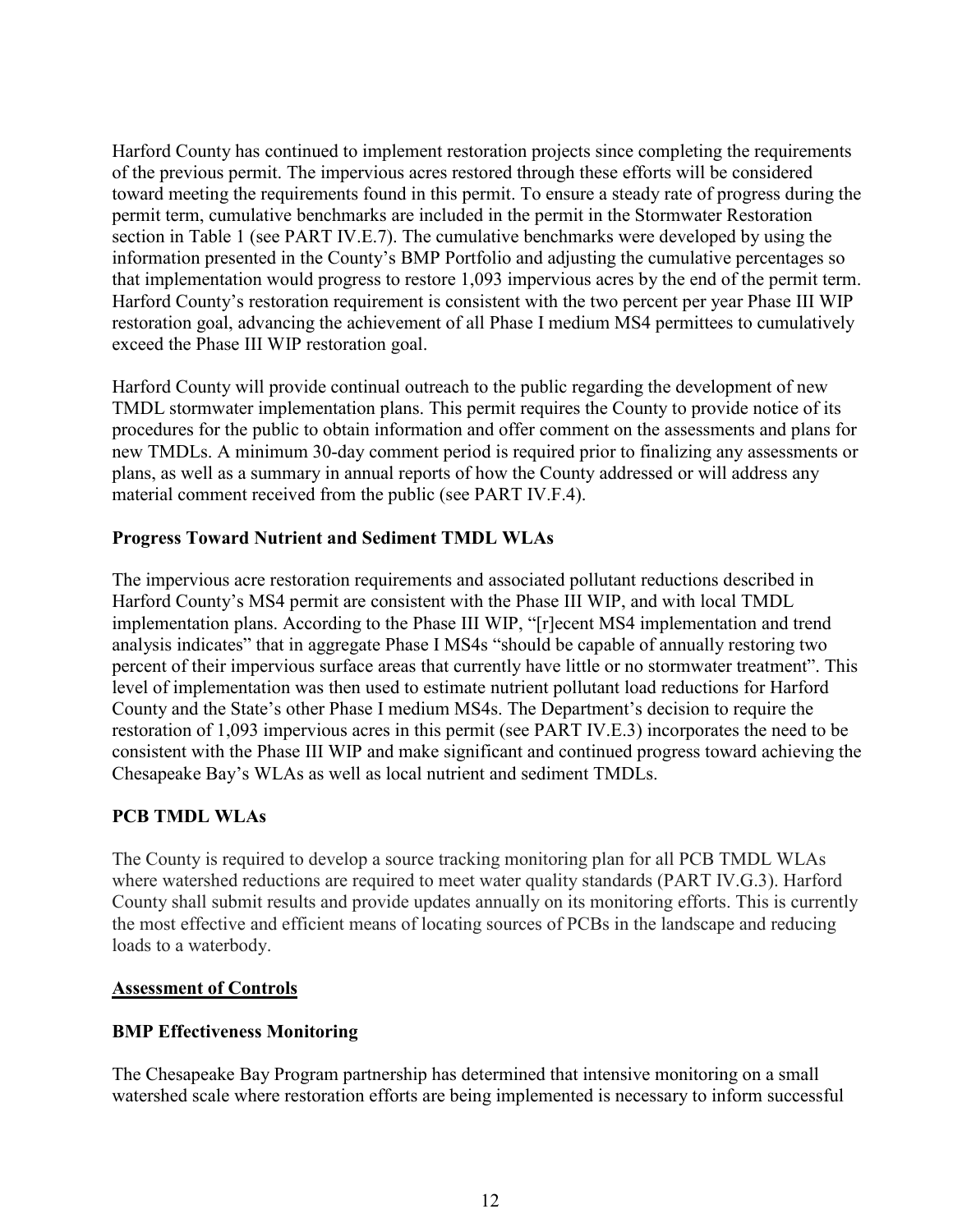adaptive management. To support this initiative, Harford County's permit requires one of two monitoring options (see PART IV.G.1). If the County chooses, it may continue intensive monitoring and build upon past monitoring efforts at Wheel Creek. Alternatively, the County may choose and submit for approval a new location to assess the effects of a BMP installed for restoration. This option requires chemical, biological, and physical monitoring be used to assess small watershed restoration efforts, document BMP effectiveness and PCB monitoring, and calibrate water quality models. The *2021 MS4 Monitoring Guidelines: BMP Effectiveness and Watershed Assessments* (hereafter 2021 Monitoring Guidelines) provides technical information on the implementation of an acceptable monitoring program. The minimum criteria for chemical, biological, and physical monitoring are as follows:

Chemical Monitoring: Eight storm events shall be monitored per year in the selected watershed (see PART IV.G.1.b.i). A power analysis conducted on Maryland Phase I MS4 water quality data "suggests that this frequency…is sufficient to detect very strong decreases in loads and concentrations within 10 years and moderate trends (e.g., 5% per year) within 20 years" (Jepsen and Caraco 2019). Discrete samples of stormwater flow representative of each storm event shall be collected at the monitoring stations for developing event mean concentrations (EMC) for the following pollutants:

Biochemical Oxygen Demand (BOD<sub>5</sub>) or Total Organic Carbon (TOC) Total Nitrogen (TN) Nitrate plus Nitrite Total Ammonia (sewer signal) Total Suspended Solids *E. coli* or *Enterococcus* Total Phosphorus Orthophosphate Chloride

Continuous measurements are also required for temperature, pH, discharge (flow), turbidity, and conductivity. Several parameters included in previous permits (e.g., copper, zinc) have been removed because their detection rates and concentrations are low, and there are no local TMDLs for these parameters.

Biological Monitoring: Benthic macroinvertebrate samples are required to be gathered each spring for gauging the biological response to stormwater discharges. A stream habitat assessment is also required using techniques defined by the EPA using Rapid Bioassessment Protocols (RBP), Maryland Biological Stream Survey (MBSS), or other similar method approved by the Department (see PART IV.G.1.b.ii).

Physical Monitoring: A geomorphologic stream assessment is required and includes an annual comparison of permanently monumented stream channel cross-sections and the stream profile. A hydrologic and/or hydraulic model is required in the fourth year of the permit to analyze the effects of rainfall; discharge rates; stage; and, if necessary, continuous flow on channel geometry (see PART IV.G.1.b.iii).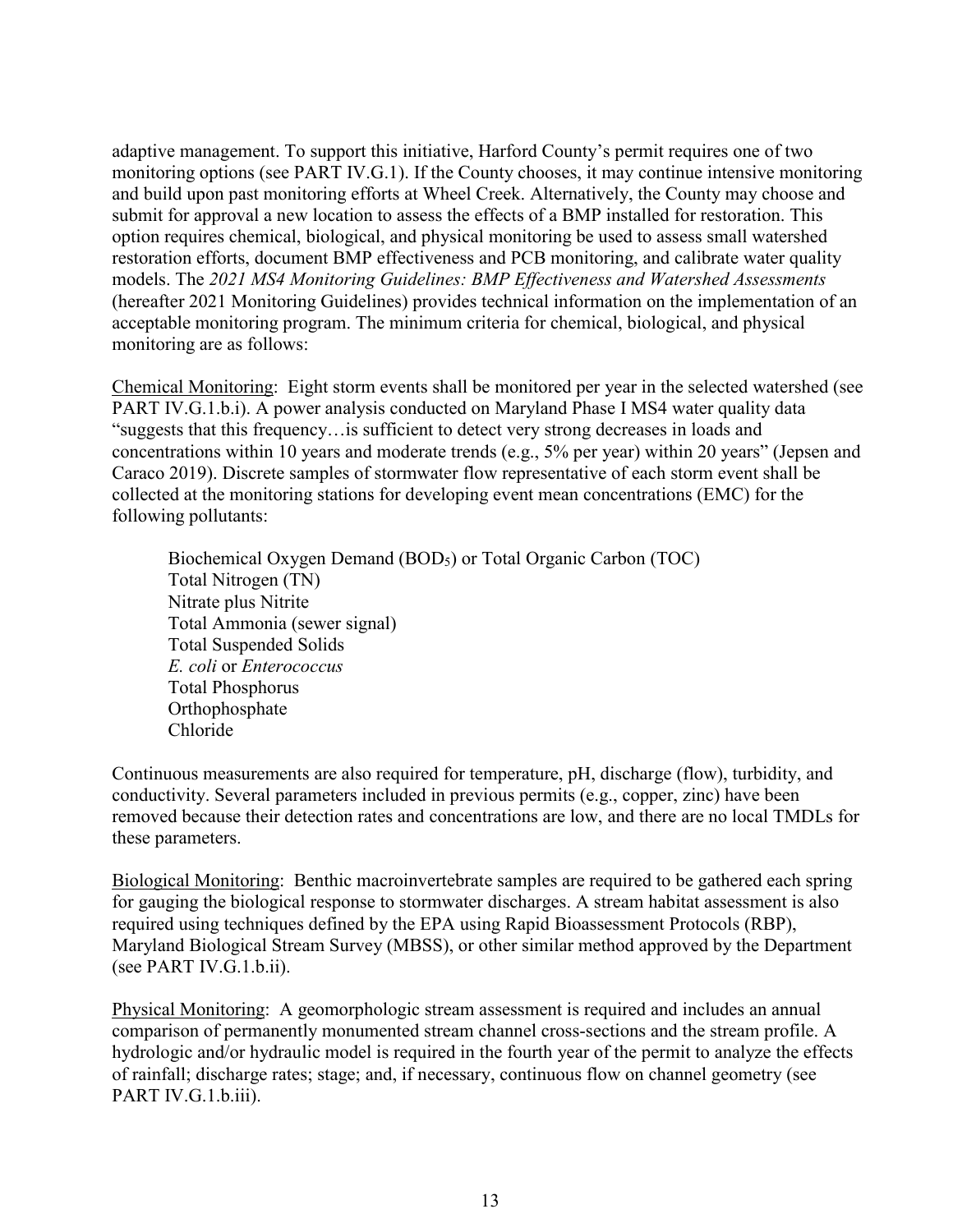Continuous Flow Measurements: Flow measurements are required at the monitoring locations and will be used to estimate annual and seasonal pollutant loads and reductions, and for the calibration of watershed assessment models. Additionally, the County is required to provide a combined analysis of the chemical, biological, and physical monitoring results for the approved watershed (see PART IV.G.1.b.iv).

The County alternatively may choose to collaborate with the Department in a Pooled Monitoring Advisory Committee (PMAC) administered by the Chesapeake Bay Trust. The committee will determine criteria for research proposals that address key questions pertaining to the cumulative impacts of watershed restoration and the effectiveness of specific restoration practices. All PMAC participants will determine monitoring needs, select appropriate studies, and contribute funding for specific projects that address permit requirements related to BMP effectiveness monitoring in a small watershed.

## **County Watershed Assessment Monitoring**

The County is also required to select one of two available strategies for county-wide watershed assessment and trend monitoring (see PART IV.G.2). The County may choose to submit a comprehensive trend monitoring plan to monitor trends related to stream biology and habitat, bacteria, and chlorides. This includes monitoring biota, habitat assessment, and bacteria (*E. coli*, *Enterococcus*, or fecal coliform), and an assessment of chloride by measuring conductivity as a surrogate. Alternatively, the County may choose to accomplish this requirement through participation in the PMAC with an annual monetary contribution.

#### **Special Programmatic Conditions**

Harford County is required to offset any additional loads through Maryland's Aligning for Growth policies and procedures as articulated through Chesapeake Bay milestone achievement. Harford County shall reflect these policies, programs, and implementation as part of its net WLA accounting. The County will further continue to work toward the completion of the State's Water Resources Element as required by the Maryland Economic Growth, Resource Protection and Planning Act of 1992 (Article 66B, Annotated Code of Maryland). The projects and programs proposed under this permit, as well as those implemented during the County's previous stormwater permits and as part of the other State and local regulations all work toward meeting these conditions (see PART VI).

#### **Enforcement and Penalties**

This permit regulates the discharge of stormwater into, through, or from Harford County's municipal separate storm sewer system. It also requires the County to take all reasonable steps to minimize or prevent discharges that are in violation of permit conditions (see PART VII). Failure to comply with a permit is a violation of the CWA and is grounds for enforcement action; penalty assessment; permit termination, revocation, or modification; or denial of a permit renewal application (see PART VI.D).